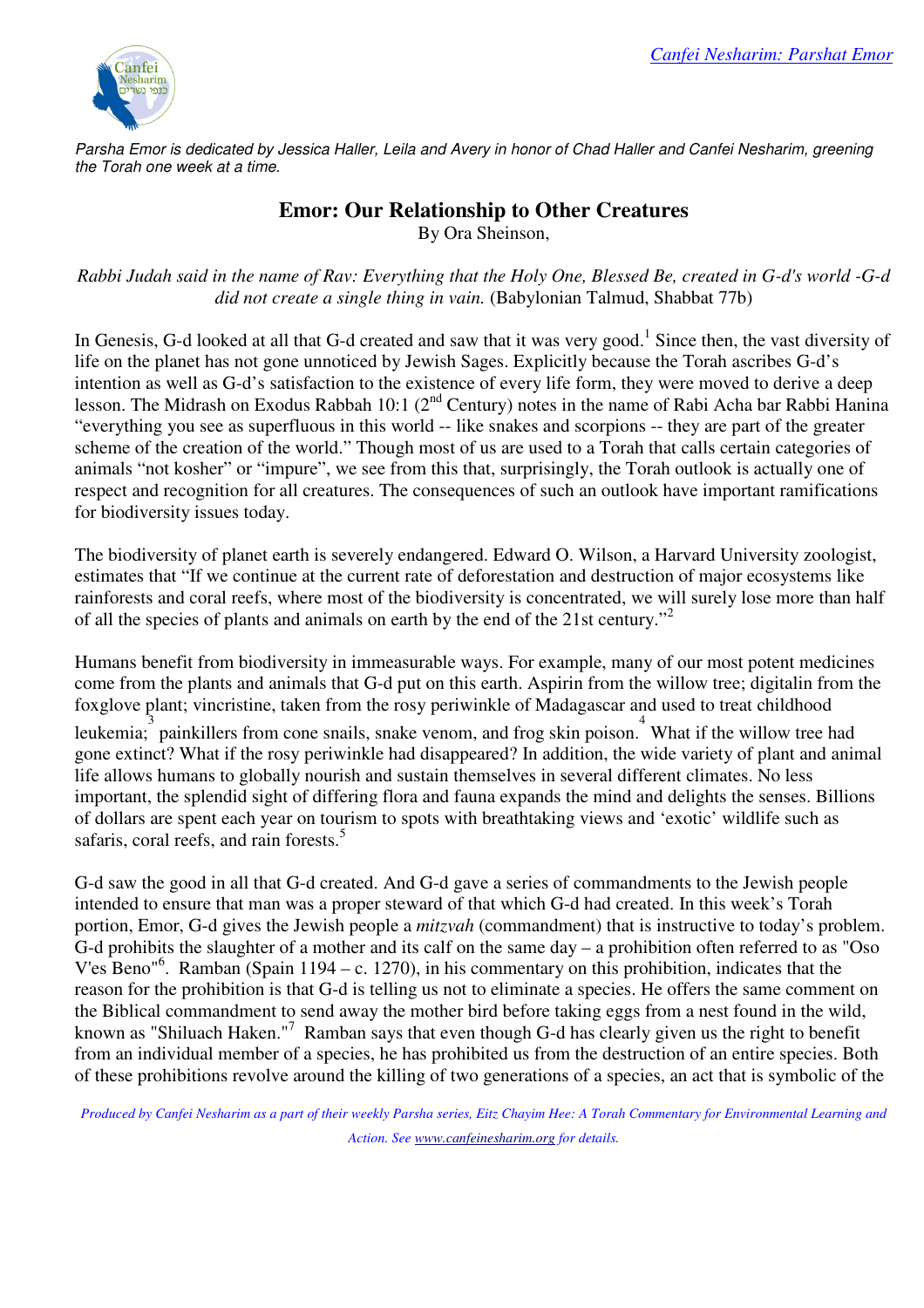

destruction of the ability of a species to persist.

Other Torah commandments also imply limits to humankind's effect on the natural world. For example, G-d prohibits us from breeding two species of animals together, and from grafting plant species together. "You will keep my laws; you will not breed your animals as *kilayim* [the junction of two inappropriate things], you shall not seed your fields as *kilayim*."<sup>8</sup> Here too is proof that though we are expected to cultivate natural species for our benefit and sustenance, we are not to permanently affect those species' essential identities. To underscore the importance of all things G-d created, the Midrash tells the story of King David, one of the most intelligent men in Jewish history who as a young boy once asked for what purpose G-d created spiders on this earth. G-d answered that there would come a day when King David would need a spider and then he would thank G-d for creating the spider. Many years later, when David incurred the wrath of King Saul, and was on the run from Saul's soldiers, David escaped into a cave to hide. He heard the soldiers near the cave and knew they would find him. Suddenly a big spider appeared in front of the cave, and spun a web across the opening. When the soldiers came they did not look in David's cave, because they assumed that he would have torn the web when he entered the cave. David's life was saved by a spider, and on that day, David understood that G-d was wise, and thanked G-d for creating all creatures.<sup>9</sup>

David's realization no doubt was that if the actions of one spider in a few seconds can determine the life and death of one person, then hundreds of spider species worldwide must surely have a tremendous impact on everything. Today scientists have begun to discuss biodiversity in terms of "webs."<sup>10</sup> What used to be called the 'food chain' is now called the 'food web' because the amount of cross-links makes the whole thing more properly resemble a web than a simple linear chain. As we begin to understand how much more complicated and involved relationships between organisms are than what was thought, cause and effect are no longer unidirectional or even bi-directional, but can be circular, recursive and be described by many different mathematical models. The more we learn about biodiversity, the more we begin to see its overall importance in strengthening every kind of ecosystem against disturbances. Diversity brings stability to an ecosystem because the more species diversity that exists, the more possible adaptations and therefore the higher chance that more variations will persist as time goes on.<sup>11</sup> David began to understand this lesson when he saw the spider weaving a protective web across the cave, sheltering him from damaging intrusions. So too, in every ecosystem each species is responsible for its own part of the "web" that can support boundaries in the system against intrusions.

We have a far greater understanding today of the importance of every living thing. Each of us is required, on both a personal and religious level, to take actions that reduce our impact on our ecosystems. The two Torah commandments that directly apply to species diversity might be rare to come by. After all, how often do we see a bird hovering over eggs in its nest and how often are we in charge of which cows get ritually slaughtered? While most of us do not have the opportunity to perform many of the mitzvoth related to species preservation, we cannot fool ourselves into thinking that species diversity preservation is far beyond our reach. We can each take actions in our everyday lives to protect the earth's biodiversity, and adhere to Gd's general commandment to honor the importance of all that G-d has created.

## **Suggested Action Points:**

1) Reduction of the use of pesticides and fertilizers in lawn care. These often run off of lawns into adjacent lakes and streams with adverse effects for the plants and animals living there. See these links for lawn care advice: http://www.pioneerthinking.com/lawn.html;

*Produced by Canfei Nesharim as a part of their weekly Parsha series, Eitz Chayim Hee: A Torah Commentary for Environmental Learning and Action. See www.canfeinesharim.org for details.*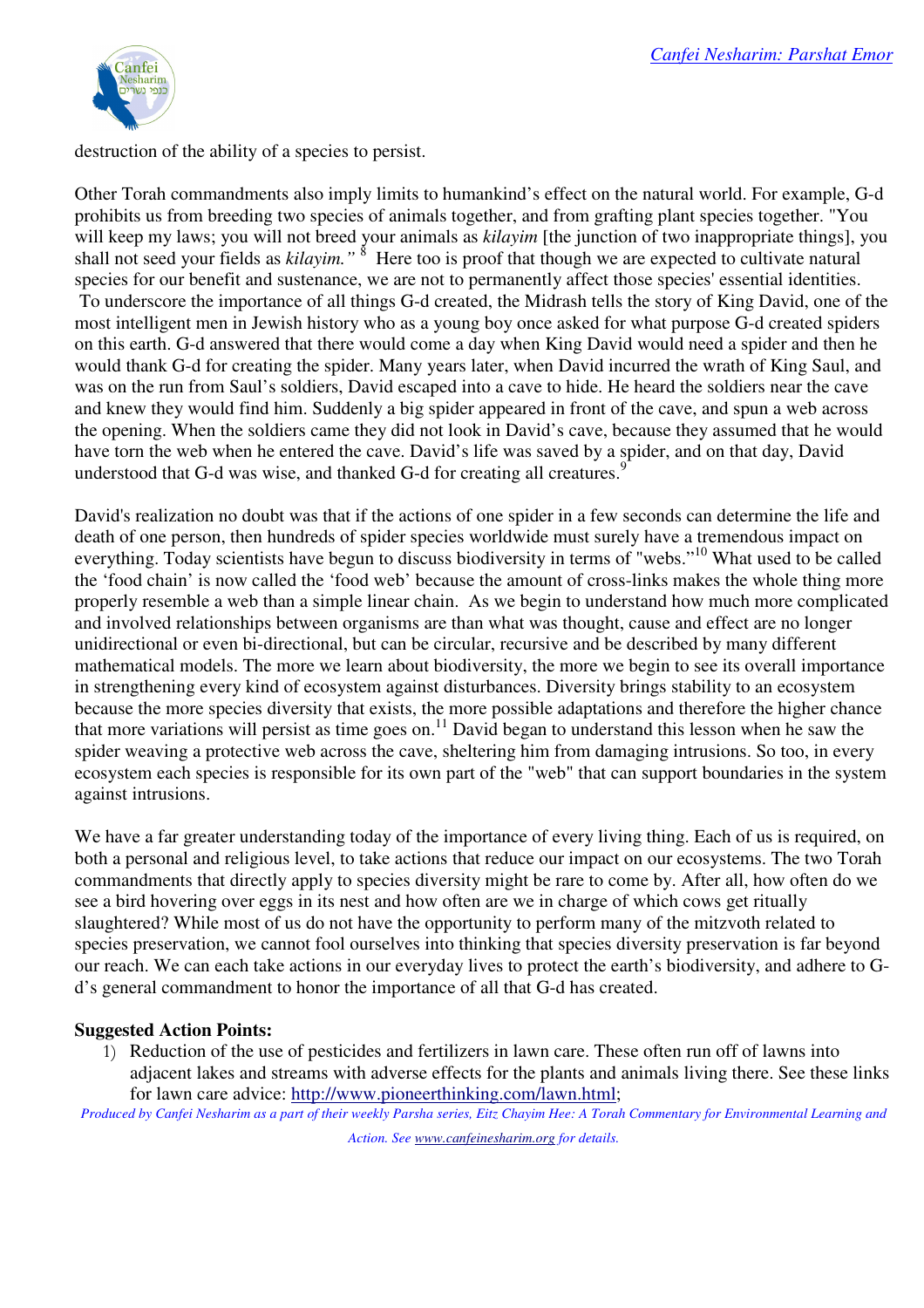

http://www.qc.ec.gc.ca/ecotrucs/solutionsvertes/lawncare.htm.

- 2) Use of environmentally friendly products for cleaning. This reduces chemical contamination of habitats both during manufacturing and when those chemicals go down the drain. Visit Canfei Nesharim's web-based store to buy environmental-friendly cleaning products from GreenHome.com: http://canfeinesharim.org/store/ecofriendly.php
- 3) Purchase of sustainably harvested seafood. Many seafood, though delicious, are not harvested sustainably - either for the individual species itself or for those species that are unlucky enough to be ensnared as "by catch". Some trawlers destroy extensive seafloor habitat in the process of catching fish. See the Monterey Bay Aquarium Seafood Watch (link to http://www.mbayaq.org/cr/seafoodwatch.asp) for a better understanding of how your favorite seafood fares. 12
- 4) Today species are threatened all around the globe. Not only our precious rainforests are being cut down, but pollution from transportation and industry are threatening species in our nearby lakes and rivers. To see which if any species are endangered near your home, go to http://www.endangeredspecie.com/map.htm.

**Ora Sheinson** is a founding board member of Canfei Nesharim, an environmental litigation associate at Patton Boggs, LLP, an international law firm, and the mother of four children. Ora has pursued the intersection of environmental activism and Halacha from her days in University at Stern College, where she actively lectured on the relationship between Halacha and the Environment. She continues to lecture in communities across the east coast on Tu B'shvat and other environmental issues, and has been quoted in several Jewish newspapers. After graduating Columbia, she worked in New York City for several AM 100 law firms, and has settled in the Environmental department at Patton Boggs in Newark, NJ. She currently resides in Hillside, NJ and is raising four wonderful children with her husband, Baruch.

|                 | Genesis 1:31                                                                                                   |
|-----------------|----------------------------------------------------------------------------------------------------------------|
| $\sqrt{2}$      | <b>Audubon Magazine</b>                                                                                        |
| 3               | <b>YPTE</b> website                                                                                            |
| 4               | <b>Action Bioscience website</b>                                                                               |
|                 | People and Planet website                                                                                      |
| 6               | Vayikra 22:28                                                                                                  |
| $7\overline{ }$ | Deuteronomy 22:6, commentary of Ramban.                                                                        |
| 8               | Leviticus 19:19                                                                                                |
| 9               | From the sayings of Ben Sira 23B, Otzar Midrashim 47                                                           |
| 10              | For example, see the online database "Animal Diversity Web" of University of Michigan:                         |
| 11              | For example: "Biodiversity and ecosystem stability in a decade-long grassland experiment." David Tilman, Peter |
|                 |                                                                                                                |

B. Reich and Johannes M. H. Knops, Nature 441, 629-632 (1 June 2006)

12 Taken from Ten Things YOU Can Do to Help Preserve Species Biodiversity, By: David Hooper, an Associate Professor of Biology at Western Washington University in Bellingham, Washington. He specializes in the study of the effects of plant

*Produced by Canfei Nesharim as a part of their weekly Parsha series, Eitz Chayim Hee: A Torah Commentary for Environmental Learning and Action. See www.canfeinesharim.org for details.*